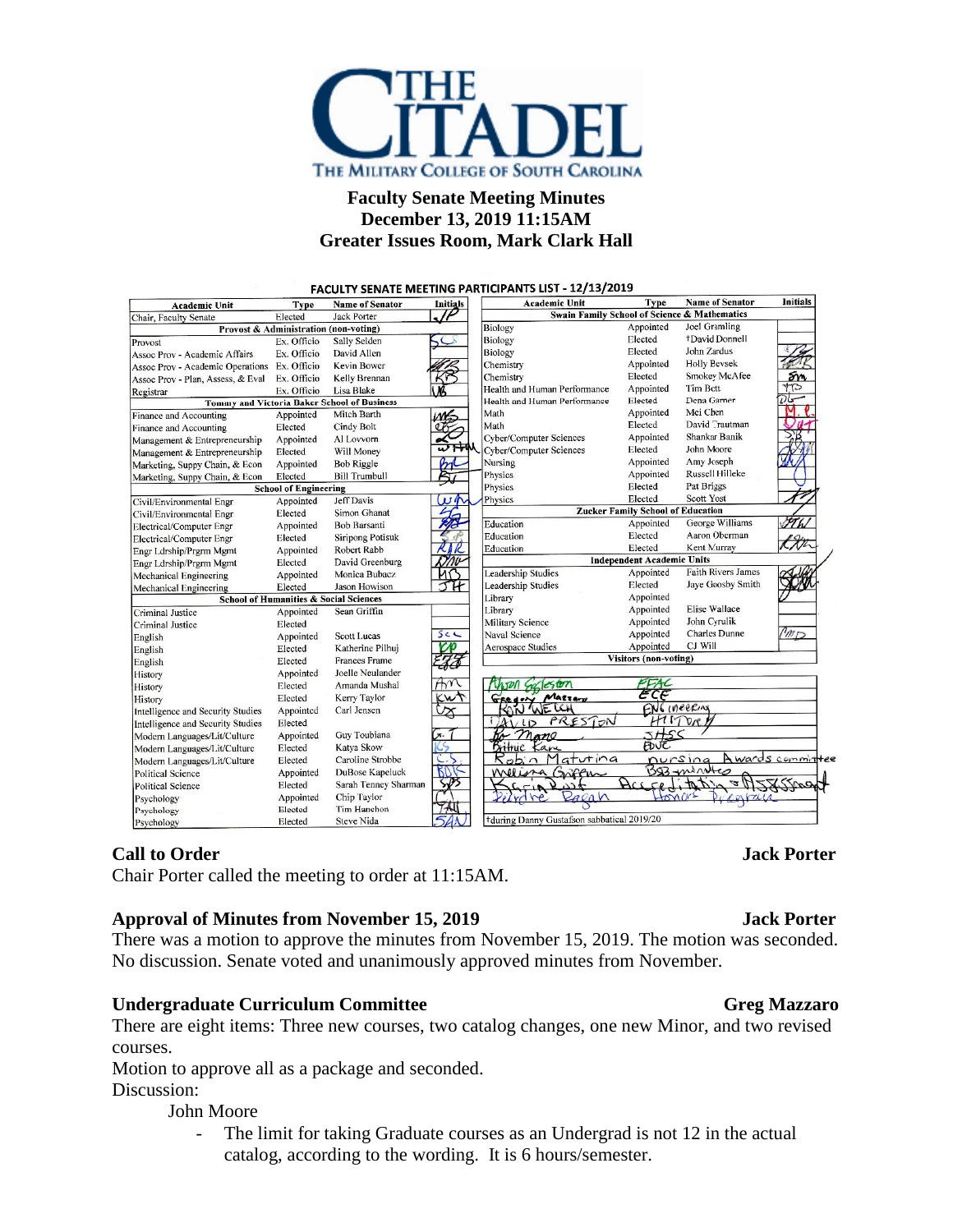Lisa Blake: It is 12 hours maximum if you have been accepted into one of the accelerated/graduate programs; 6 hours total as a regular undergraduate. Graduate courses don't count toward Dean's List Gold Star or full time status.

### Bill Trumbull

- Why don't the hours count toward Dean's List/Gold Stars? Lisa Blake: courses have to be separated out toward graduate transcript and undergraduate transcript

## Bob Riggle

- A concerned parent called regarding the new six semester policy in the barracks. Can a student be enrolled in Graduate courses and still meet cadet requirements? Lisa Blake: This actually helps students like this.

Senate voted: Unanimously passed, motion carried.

# **Conferral of Degrees for the 2020 academic year Lisa Blake (fall 2019-summer 2020)**

Discussion: The fall conferral date is coming up. Motion to approve, and seconded. Senate voted: Unanimously passed, motion carried.

# **Master Plan Focus Group Update Jack Porter**

Our consultants are returning in January 2020. If any Senator missed the opportunity to give information at any of the past scheduled meetings to the consultants, Jack Porter will collect information. Jack is our POC.

# **Update** from the Provost Sally Selden Sally Selden Sally Selden

At the meeting with the Board of Architectural Review, The Citadel did not get the support of the Board to tear down Capers Hall. We are planning to appeal that vote. The three outside facing facades of Capers must stay due to Capers Hall being over 50 years old, which makes the building one of historical significance. We will be meeting with the architects again on Monday to discuss further alternatives for the building with the facades and maintaining interior demands. This project is still the #1 priority of the President and the Provost.

Guy Toubiani

Will everything now be delayed?

Kevin Bower: What we know right now: No, we are still looking at the Spring 2021 start date and are working to prevent a delay. We will keep you updated.

Faith James

- What was the vote?
	- Kevin Bower: The BAR voted unanimously to disallow the razing.

Amanda Mushal

The issue of Capers not being earthquake proof is an impetus for the new building. Does preserving the façade create an issue?

Kevin Bower: We can connect the new construction to the façade and preserve the earthquake proof requirements for a historical structure.

Holly Bevsek

- If six months delay in the approval process, then does this then push all timelines by six months?

Kevin Bower: We don't intend to allow it to, and we're working hard to keep everything on track.

- Dave Greenburg
	- Was this information about preserving historical sections given completely out of the blue?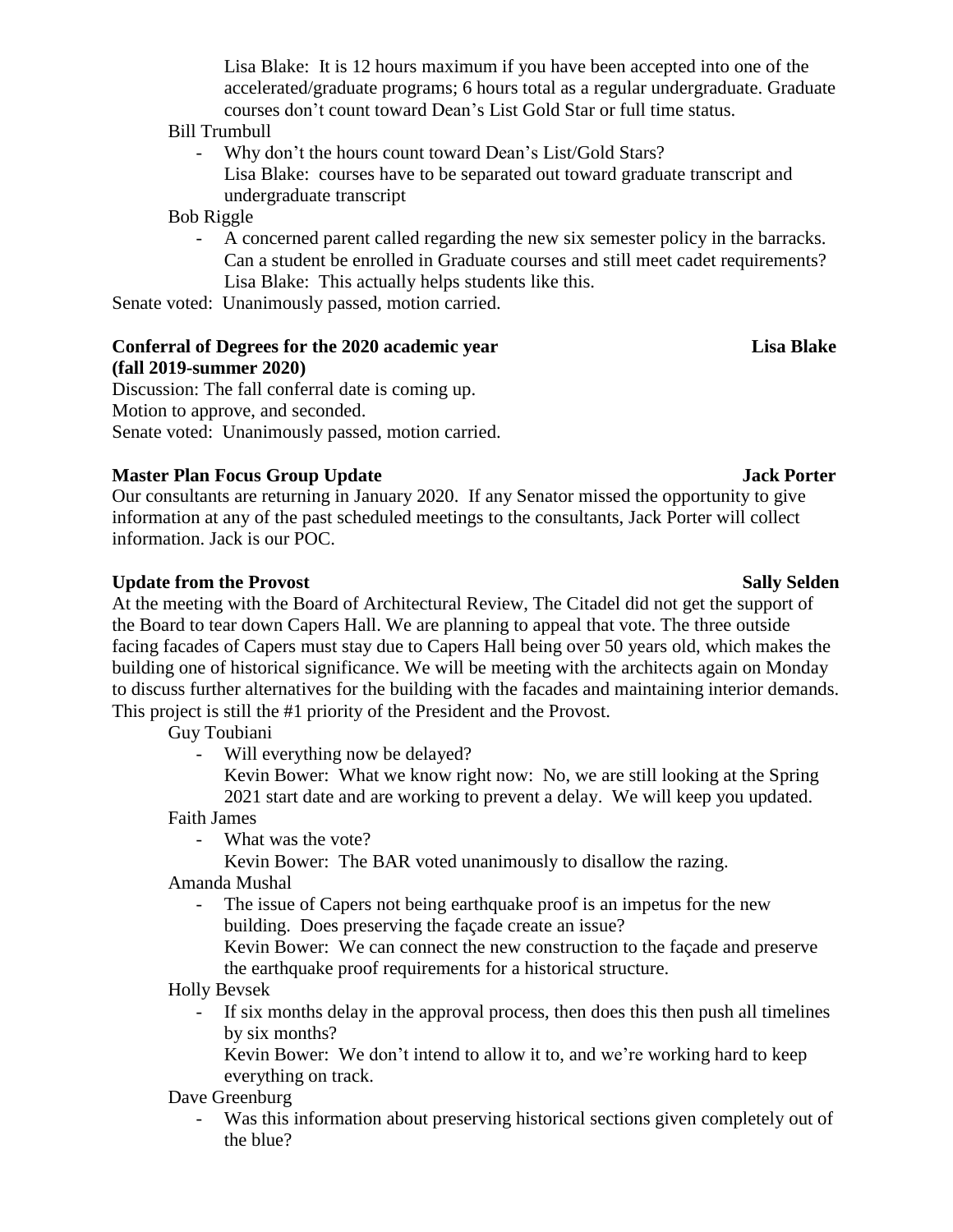Kevin Bower: This was brought up in the early dialogue with the previous leadership in Facilities and Engineering, but not all of this information was shared. We are definitely going back to the architects to address this.

Francis Frame

- Are we holding anyone accountable?
- Kevin Bower: We're negotiating with our architects over fees.

John Moore

- Does this happen to other buildings on campus? Kevin Bower: Yes, all buildings over 50 years old are subject to BAR review if we are requesting to demo the structure.

John Zander

- Fifty years old is the magic number? Sally Selden: Yes.

The Provost just returned from the SACSCOC conference with Karin Roof where they learned some interesting things regarding the new five-year report such as student achievements, rule changes from the Federal Government, and new Title IX Standards.

The new Draft of Board of Nursing Report was submitted. Thank you to Amy Joseph for her work.

So that all the news is not perceived as bad news, Dr. Selden shared The Citadel School of Humanities & Social Sciences Awards and Grants for Fall 2019 and other awards:

- Scott Buchanan: Fulbright Teaching Fellowship to the University of Helsinki
- Jack Porter: Named Westvaco Professorship in National Security Studies
- Scott Segrest: Grant from National Council on U.S.-Arab Relations
- David Preston: Appointed as The Citadel's Mark W. Clark Professor of History
- Kerry Taylor and Marina Lopez: Grant of \$10,000 from the Gaylord and Dorothy Donnelley Foundation.
- Jordana Navarro: American Society of Criminology's Division of Victimology Robert Jerin Book of the Year Award.
- Genelle Sawyer: 2019 Spotlight on Mentor Award from ABCT.
- John Weinstein: SC Grant Consortium, \$54,000 for three years, and a \$40,000 grant from Samuel Freeman Charitable Trust.
- Jennifer Albert, Deepti Joshi, Robin Jocius, and Britnie Kane: National Science Foundation grant, \$298,501.
- Shankar Banik, Carl Jensen, Michael Verdicchio, and Jordana Navarro: National Science Foundation grant, \$2.8 million
- Britnie Kane: SC Middle Grades Initiative grant, \$19,200
- John Peeples: Elected President of SC Commission of Professional Engineers and Land Surveyors
- Michael Livingston: Elected to Board of Governors, the SC Academy of Authors
- Kate Pilhuj: Published monograph
- Dan Goldman: Named Editor for the National Journal of Intelligence and Counterintelligence

Dr. Selden congratulated all and is working toward ways to get this good news out to everyone, including our alums. She thanked everyone for all of their hard work and support.

# **Updates from Standing Committees Senators** Senators

Faculty Governance Committee: Dr. Jack Porter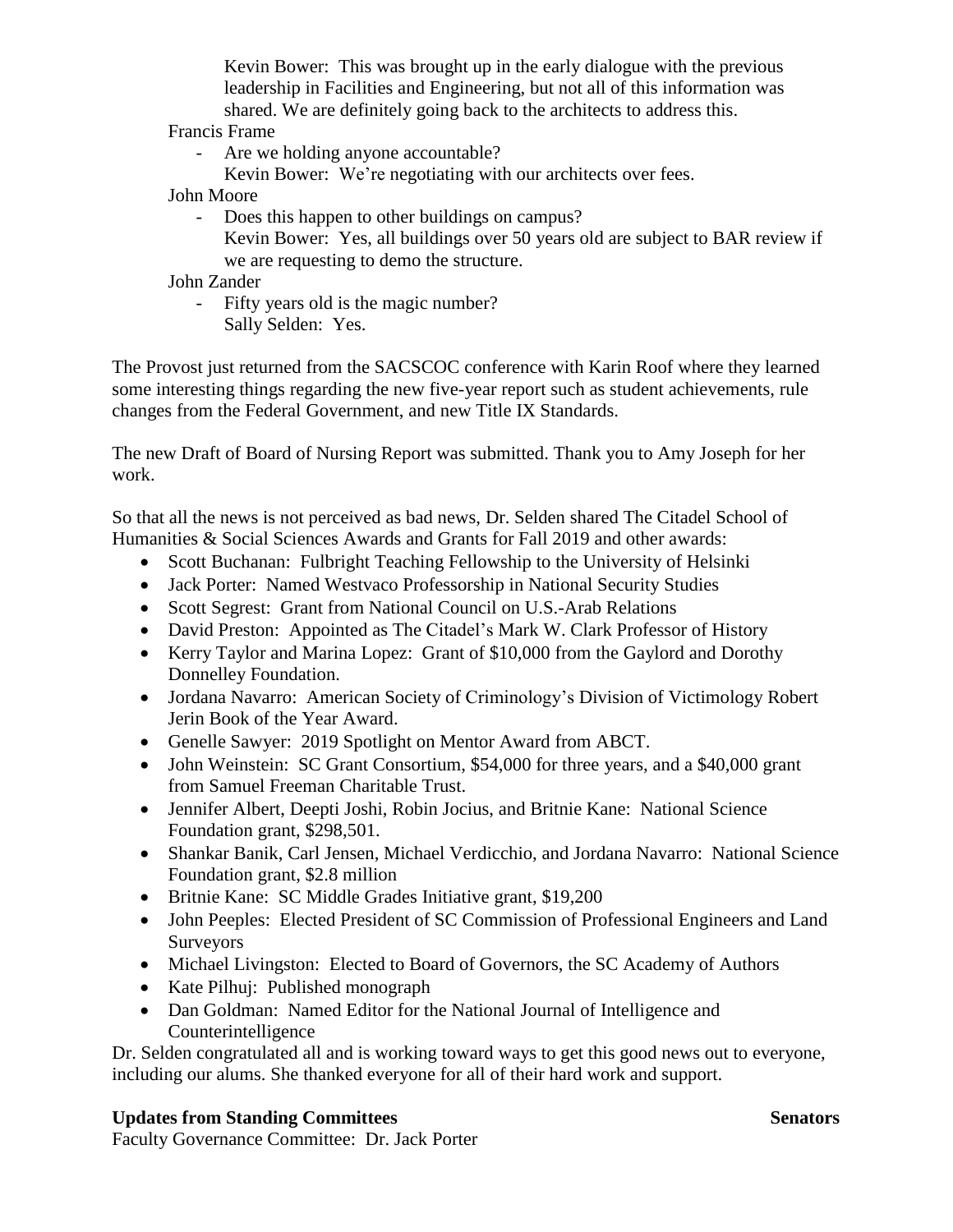We are in the process of reviewing the charter, working on amending it to include information about membership, and working on language that pertains to senior instructors, and they will be trying to open up campus-wide to rewrite campus manual.

# Cadet Life Committee: Dr. Kate Pilhuj

We have met twice this semester and one of the things to focus on is fostering a better understanding of the military duties and responsibilities of cadet life. We are working with the Commandant's Office to organize a briefing early next semester to talk about what students have to do in their daily life. We are also working to foster better communication between the academic and military sides of campus. They have been identifying cadet concerns through the Citadel Experience survey and an electronic suggestion box. We have had about 250 responses in about two weeks. Cadets have expressed that they are happy that someone is listening. We are also working on parking issues, and first come first serve, and rank. We are working on trying to get a sandwich station open for cadets that are having trouble getting meals during regular mealtimes. We are planning on re-opening the suggestion box for a week or two during the Spring semester.

# Faculty Awards Committee: Dr. Allison Eggleston

We have met two times this semester, on January  $31<sup>st</sup>$  and October  $29<sup>th</sup>$ . The following are 2019 award winners:

- Teaching: Todd Wittman
- Service: Monika Bubacz
- Research: Rigoberto Florez
- New Faculty: Timothy Wood
- Sullivan Non-student: Sarah Imam
- Sullivan student: Matthew Lanetti

Paul Nolan proposed the creation of a teaching award for adjuncts. Emily Bierman will assist. Resulting proposal to be presented to Provost for review. We reviewed our mission statement. Alyson Eggleston has been named as new Chair, and Chris Sole will be the new Vice-Chair/Secretary. Award nominations are due Monday, March 2, 2020 and Award Rankings will be finalized by voting members on Monday, March 30, 2020.

# **Senate Announcements** Senators

Lisa Blake

Grades are due next Friday at 10AM. This is very important this year because grades are due on the last day that we work. Also, IT is physically moving servers to a different location at 5PM so it is imperative that grades get in on time. Will be putting out an email on the 19<sup>th</sup>. Department Heads, please make sure to remind your people.

Bob Riggle

- Faculty have come to him regarding apathy among cadets on the academic side of the house. From an academic standpoint, according to the Cadet Blue Book, we don't have a lot in regard to punishments. Issues such as disrespect, cell phone use during class, classroom behavior, and overall disrespect have been brought up. Maybe it is time for a taskforce?

Dr. Selden: This issue has come up before. The Provost will work directly with the Commandant and Cadet Life Committee to get a task force set up.

# Jaye Smith

There is also an issue that could be handled by the task force which is scheduling guard duty during class or being late to class due to guard duty.